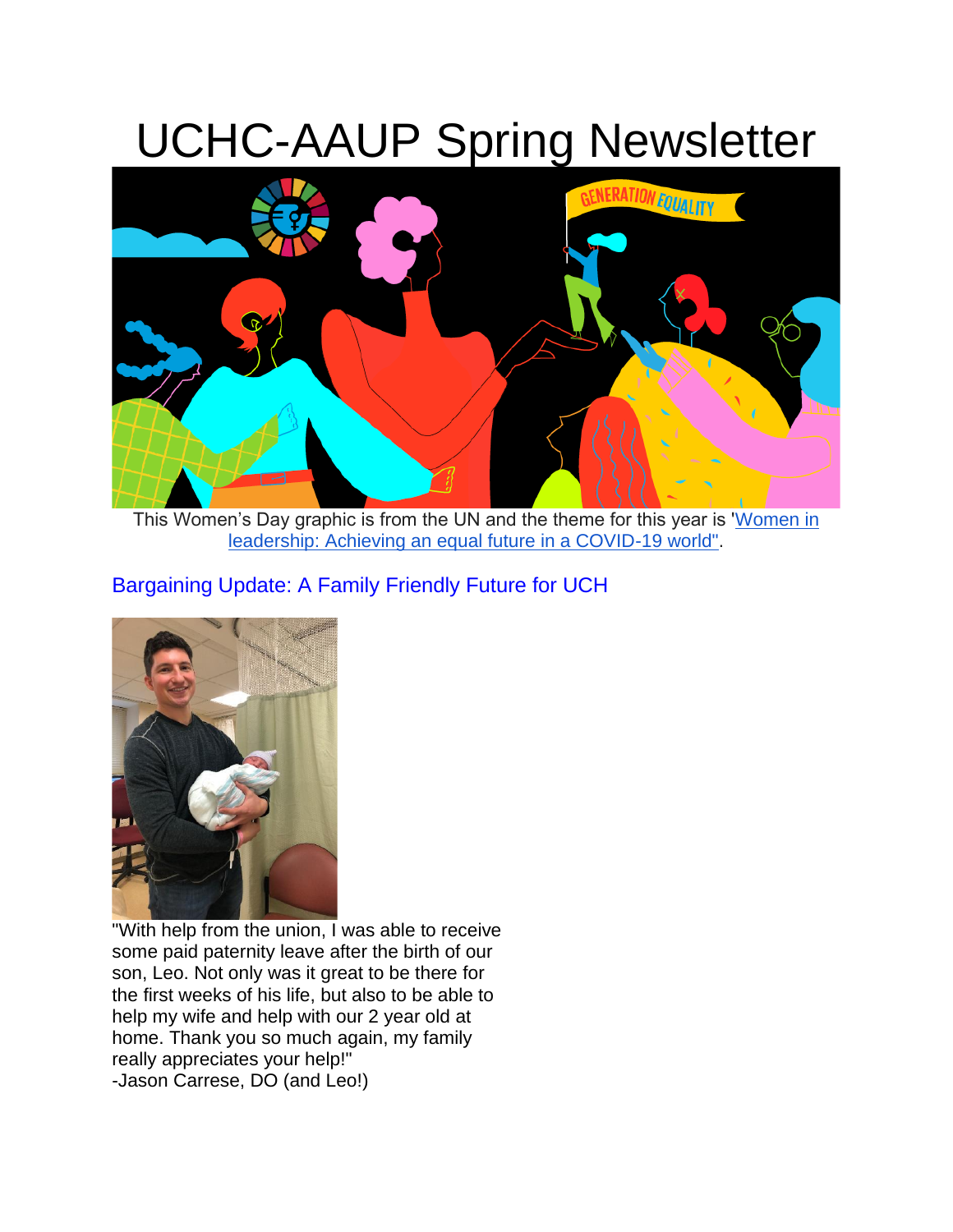In grappling with bargaining priorities for this round of negotiations, we surveyed members, met with faculty in department meetings, and held virtual meetings. It was clear from your responses that burnout is growing among physicians, in-residence researchers need support, and all of our members are concerned about the lack of family leave time. Because we have a union, we can bargain over wages, hours, and working conditions. Ultimately, the result will be a new union contract.

We are early in the process, just beginning to exchange proposals and far from reaching an agreement. We do want to let you know what we have proposed so far. We have presented the administration with all of our non-economic proposals. They include the following:

- Maternity/paternity/spousal leave improvements
- FMLA Bank for those who need paid time off to care for themselves or family members
- Comp time for holidays that we are unable to take due to work
- Non-Discrimination provision that is grievable, so we can address institutional bias
- Protections from privatization of our work
- A voice for in-residence researchers through a labor/management committee
- Improved due process rights

Of course, this is our initial list. What we win will depend on how much we stick together and let the administration know these issues are important! **We will be developing economic proposals over the upcoming weeks. Please feel** 

**free to reach out to our [bargaining team w](https://www.uchc-aaup.org/officers-representatives/)ith any questions or ideas.**

This will be an important year for us to stick together. If you are not a member of UCHC-AAUP, we encourage you to join the 80% of the faculty who have already joined. [Membership form here.](https://www.uchc-aaup.org/wp-content/uploads/2020/06/new-membership-card-final-2018-3.pdf)

## Meet AAUP Organizer Kwame Martin! Become a Liaison!



My name is Kwame Martin, and I am an East Coast organizer with AAUP. I am currently assigned to work with you all here at UCHC to help build an internal communication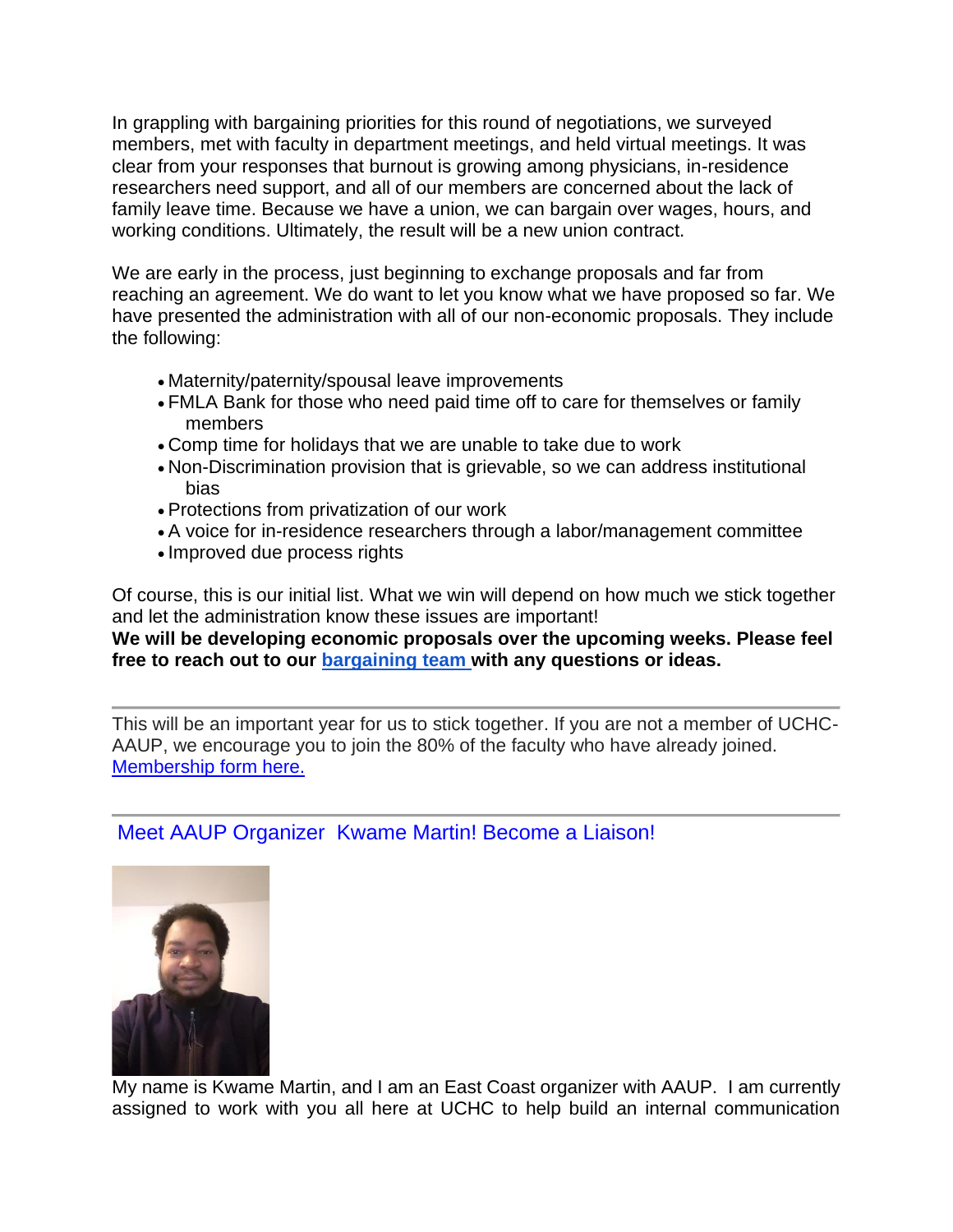network. As you may be aware, there is a lot at stake right now. Working together, we can prevent UCH from privatizing, win improvements to your union contract, and address other issues of concern.

My role is to help build a union liaison structure so that every department/division has a union representative. Liaisons will help bring information to members and they will also help get feedback/input from members on key issues. If you are interested in becoming a liaison, please contact me at [kmartin@aaup.org.](mailto:kmartin@aaup.org) I look forward to working with you!

### Know Your Union Contract: Professional Development Funds

Our union [union contract n](https://www.uchc-aaup.org/wp-content/uploads/2017/10/Collective-Bargaining-Agreement-7.1.16-6.30.21.pdf)egotiated wages and benefits, a grievance procedure and due process protections. Please see the professional development benefit below, Article 15.2 of our contract We are trying to improve this benefit in current negotiations. However, eligible faculty members may access the current benefit now. "All Assistant Professors in the School of Medicine and all Clinical Instructors and Assistant Professors in the School of Dental Medicine hired on or after July 1, 2018 will have access to a minimum of \$500 annually for the first five years or until promotion to senior rank, whichever occurs first, for the purpose of professional development.

The funding for professional development will be identified by both the Dean and Chair/Center Director and may arise from the following types of funding streams including but not limited to Academic Enhancement Funds. Graduate Medical Education Funds, Chair/Center Director professional development funds and/or philanthropic gifts.

If a faculty member does not use his/her professional funds by June 30 of the fiscal year in which they were allocated, the funds will be forfeited. In no event shall professional development funds accrue from year to year or be the basis of any lump sum payment upon separation.

Professional Development funds will be used for academic or professional purposes consistent with the guidelines associated with the funding source."

## Join the Privatization Moratorium Campaign!

In his introduction to the Appropriations Committee requesting funding for UCH, Dr. Agwunobi said that COVID made this past year an unprecedented time. During this time, the dental and medical schools demonstrated their full value. **"It is good for the State to have a public institution."**

We couldn't agree more! On March 4th, members of UCHC-AAUP also [testified](https://www.uchc-aaup.org/wp-content/uploads/2021/03/March-4-2021-Testimony-Final.pdf) before the Appropriations Committee Public Hearing, but we asked for a two-year Moratorium on privatization.

The moratorium will allow UCH and the legislature and the rest of the State government the opportunity to create a broader vision for UCH that will enable the institution to thrive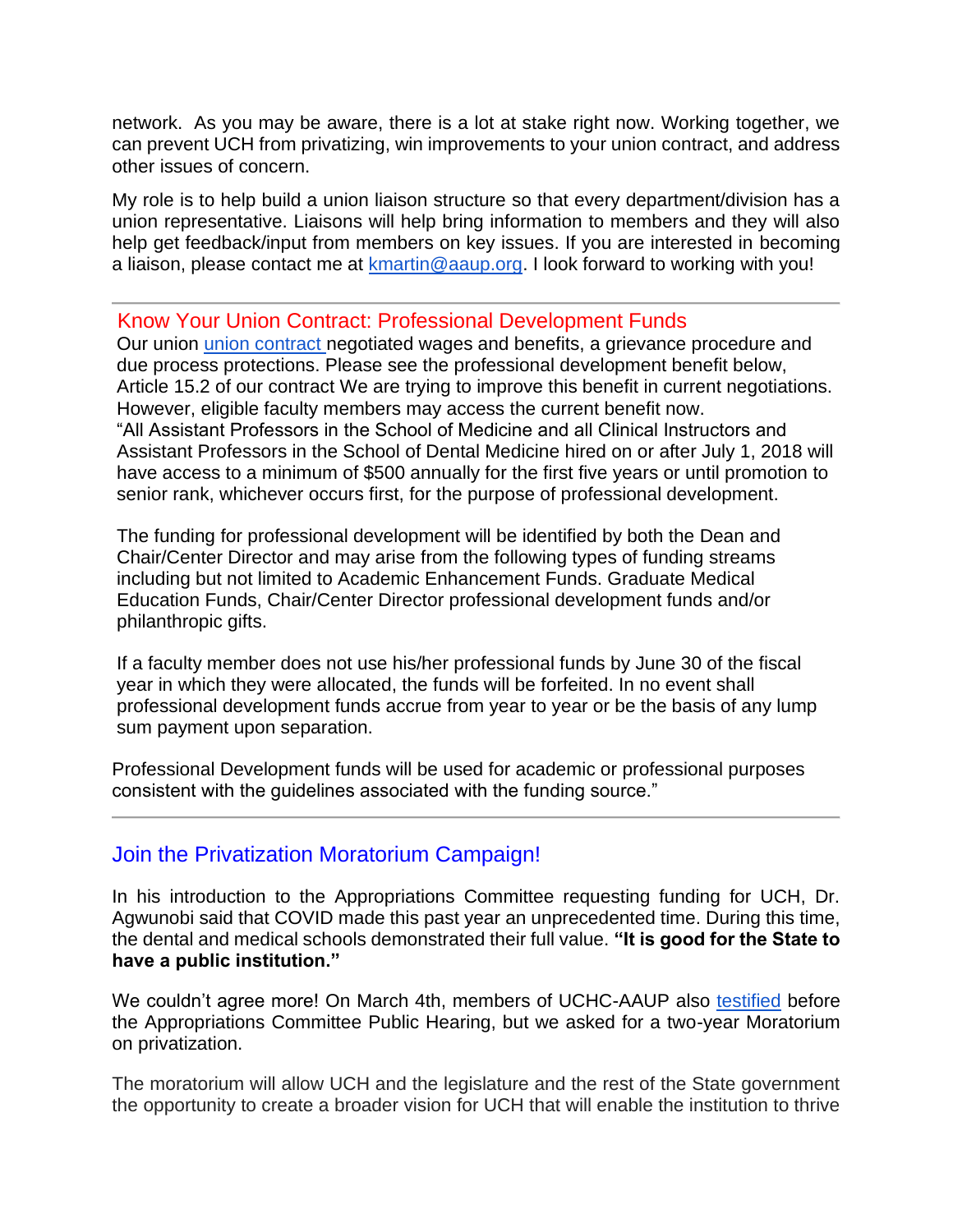and allow the State to address the health needs of all its residents. The vision for UCH needs input from employees, patients, the legislature, and our community partners.

President Ibrahim Elali testified before the Appropriations Committee on March 4th. He stated, "UConn Health is a public academic healthcare delivery and a bioscience hub, part of a bigger picture. The recent COVID-19 pandemic showed us how important it is to have a public healthcare delivery system. We shouldn't be looking to jettison precious public assets that save lives; we should expand them."

We provide our residents with equal access to health care, with a mission to continue to provide our residents with the excellent, **affordable care** they deserve. UConn Health is home to a health care community; teaching, caring for patients, and conducting research for the public good. The constant threat of privatization prevents us, as a community, from engaging in the strategic planning conversations needed for future success. "

Please contact [Cindy Polinsky i](mailto:executive.director@uchc-aaup.org)f you would like to support the Moratorium Campaign or work with President Elali on his committee for the future of UCH.



Alix Deymier, UCHC-AAUP Executive Council member, sports her AAUP pride! Have you received your AAUP union mask? Need one? Show your solidarity with the bargaining team by sporting your AAUP mask. Please contact [Terri Reid i](mailto:admin@uchc-aaup.org)f you would like a mask. We have large and small sizes, please let us know which size you would like.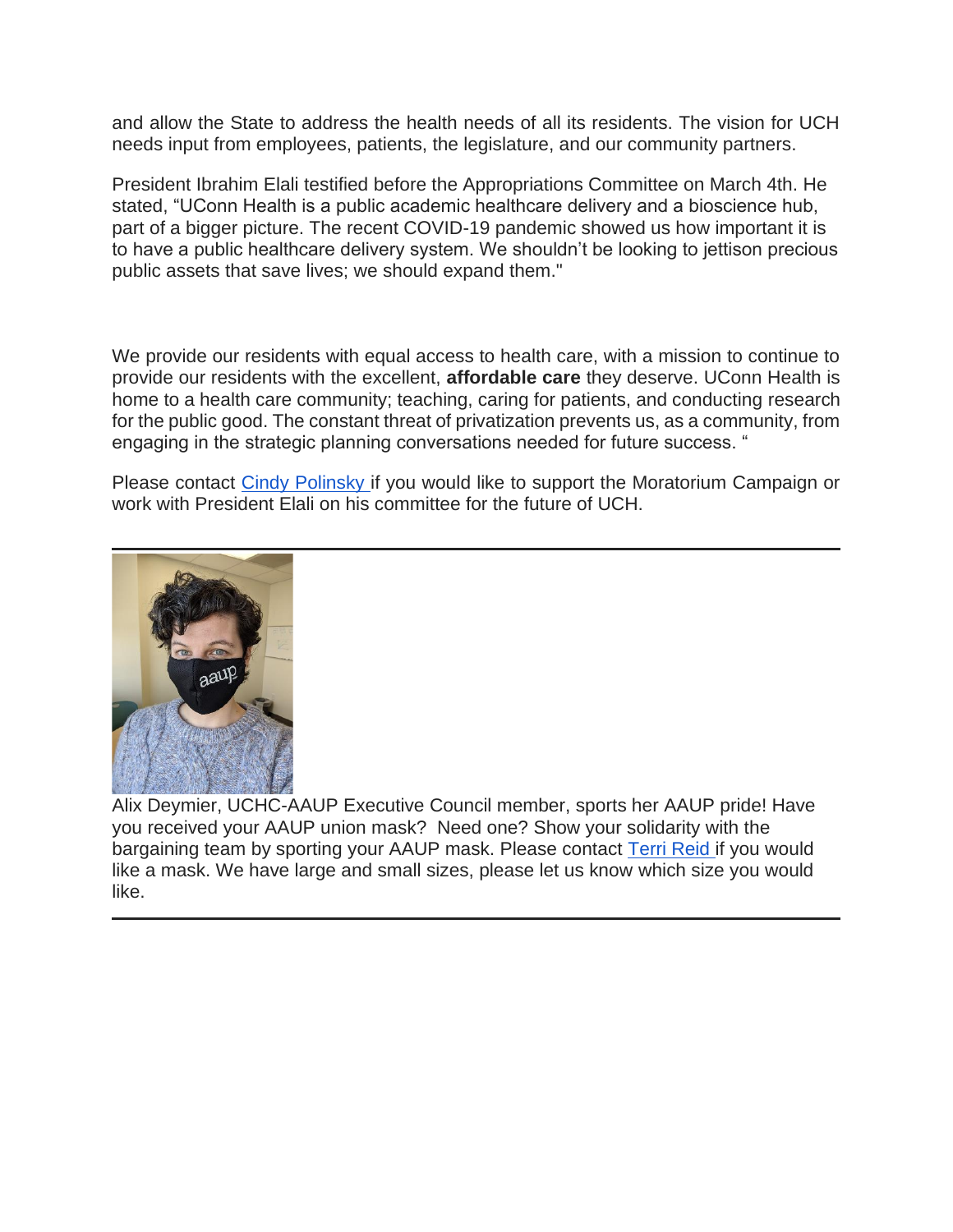#### **EMPLOYEES ACCESSING THEIR OWN OR** A FAMILY MEMBER'S MEDICAL RECORD

If your job requires access to Epic (or another medical record system at UConn Health), use your work access ONLY for work-related purposes. Accessing medical records without a job-related need may result in disciplinary action.

| DO                                                                                                                                                                                                       | <b>DO NOT</b>                                                                                                                                                                                  |
|----------------------------------------------------------------------------------------------------------------------------------------------------------------------------------------------------------|------------------------------------------------------------------------------------------------------------------------------------------------------------------------------------------------|
| Use MyChart to access your own medical records                                                                                                                                                           | $\mathbb{X}$ Use your work access to view your own medical records                                                                                                                             |
| Use MyChart to view the medical records of a family<br>member or other individual for whom you are the<br>legal quardian or representative. For example:                                                 | $\vert\mathsf{x}\vert$<br>Use your work access to view the medical records<br>of your minor child or other individual for whom you<br>are the legal quardian or representative.                |
| . Use MyChart to look up your minor child's<br>next appointment.                                                                                                                                         |                                                                                                                                                                                                |
| . If a family member has designated you as a<br>MyChart proxy, you may use MyChart to access<br>the family member's health information.                                                                  |                                                                                                                                                                                                |
| Use your work access to view the medical records<br>of a family member or other relative or friend<br>ONLY IF ACCESS IS NECESSARY TO DO YOUR JOB<br>(e.g., direct patient care or patient registration). | Use your work access to view the medical records of<br>a family member or other relative or friend, if access<br>is NOT necessary to do your job, even if the individual<br>asks you to do so. |

#### BEFORE ACCESSING A PATIENT RECORD, ask yourself: "Which hat am I wearing?"

You may access records through the<br>same mechanisms available to all other UConn Health patients and their representatives, such as MyChart.



You may access records for work-related purposes only.

For questions or to report a privacy-related concern, please contact the Office of Healthcare Compliance and Privacy at privacyoffice@uchc.edu.



While we don't generally post notifications from HR, we do want to alert those who use EPIC only to do so for work related reasons.

**YOUR** 

EMPLOYEE

HAT?

My Chart is the portal to use for accessing non-employment related matters for yourself or family members. We post this notice in hopes of avoiding potentially disciplinary issues.